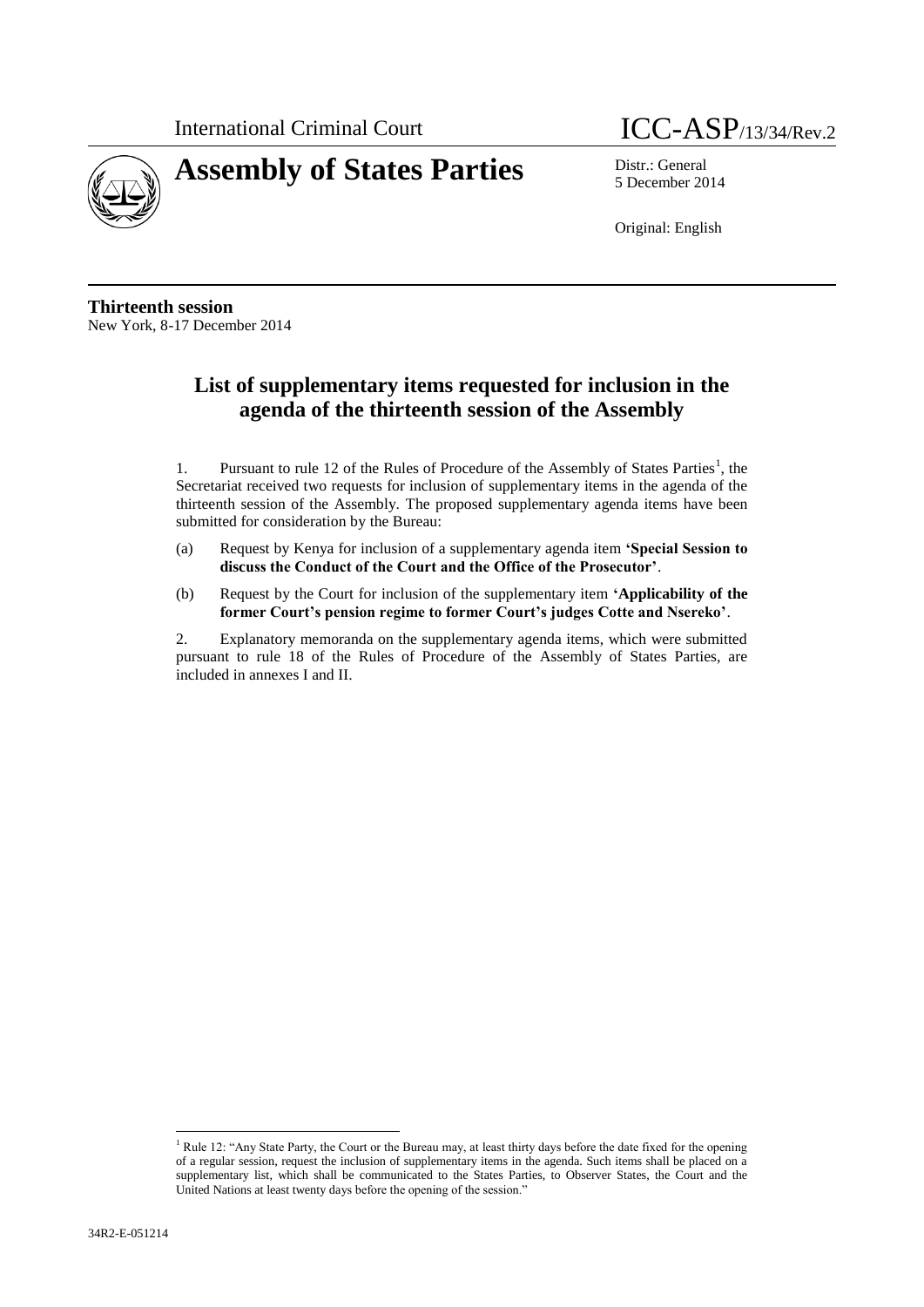## **Annex I**

## **Explanatory memorandum to supplementary agenda item 1:**

## **I. Note verbale from Kenya no. 514/14, dated 16 October 2014, addressed to the President of the Assembly, Ambassador Tiina Intelmann**

1. The Permanent Mission of the Republic of Kenya to the United Nations presents its compliments to the President of the Assembly of States Parties (ASP) to the Rome Statute of the International Criminal Court and has the honour to inform that the Republic of Kenya requests the inclusion of a supplementary agenda item at the Thirteenth Session of the ASP scheduled for  $8<sup>th</sup>$  to  $17<sup>th</sup>$  December 2014 in New York.

2. The Permanent Mission of Kenya to the United Nations further informs that Kenya intends to raise concerns regarding the conduct of the Court in relation to the Situation in Kenya and items relating to the management oversight provided by the Assembly to the Presidency and the Prosecutor regarding the administration of the Court. Details of these concerns demonstrating gross violation(s) of the letter and spirit of the Rome Statute shall be communicated in due course. The Republic of Kenya proposes that this item with an important and urgent character, be discussed by the ASP with a view to proposing immediate remedial solutions.

3. The Permanent Mission of the Republic of Kenya to the United Nations avails itself of this opportunity to renew to the President of the Assembly of States Parties to the Rome Statute of the International Criminal Court the assurances of its highest consideration.

# **II. Note verbale from Kenya no. 561/14, dated 3 November 2014, addressed to the President of the Assembly, Ambassador Tiina Intelmann<sup>1</sup>**

1. The Permanent Mission of Kenya to the United Nations further recalls our Note reference number 514/14 dated October 16, 2014 on the inclusion of a supplementary agenda item to the provisional agenda of the Thirteenth Session of the ASP scheduled for 8<sup>th</sup> to 17<sup>th</sup> December 2014 in New York. The proposed agenda item, "**Special Session to discuss the Conduct of the Court and the Office of the Prosecutor",** is informed by the deep concern of Kenya regarding the conduct of the Court and of the Office of the Prosecutor in relation to the Situation in Kenya. In particular, Kenya is concerned with:

### **A. Prosecutorial conduct**

2. In the situation in Kenya the Office of the Prosecution continues to exhibit a lack of strict adherence to the Prosecutorial Strategy, the Strategic Plan of the Office of the Prosecutor 2012-2015 that *inter alia* provide, as objectives and strategic goals thereof, for focussed investigations and prosecutions, an improvement of the quality and efficiency of prosecutions and conduct impartial, independent, high quality, efficient and secure preliminarily examinations, investigations and prosecutions. This is informed by:

- (a) Sustained prosecution of case(s) that does not satisfy the evidentiary thresholds required at trial. The Office of the Prosecutor has on several occasions, stated that the evidence available in the case against Uhuru Kenyatta is insufficient to prove alleged criminal responsibility beyond reasonable doubt.
- (b) Allegations of the commission of perjury by witnesses with the knowledge of and or connivance of Court officials, investigators and or intermediaries whereby the

 $\overline{a}$ 

<sup>&</sup>lt;sup>1</sup> Copy of the Note verbale was sent to H.E. Dr. Nkosazana Dlamini Zuma, Chairperson of the African Union Commission and H.E. Mr. Sidiki Kaba, President Designate of the Assembly of States Parties.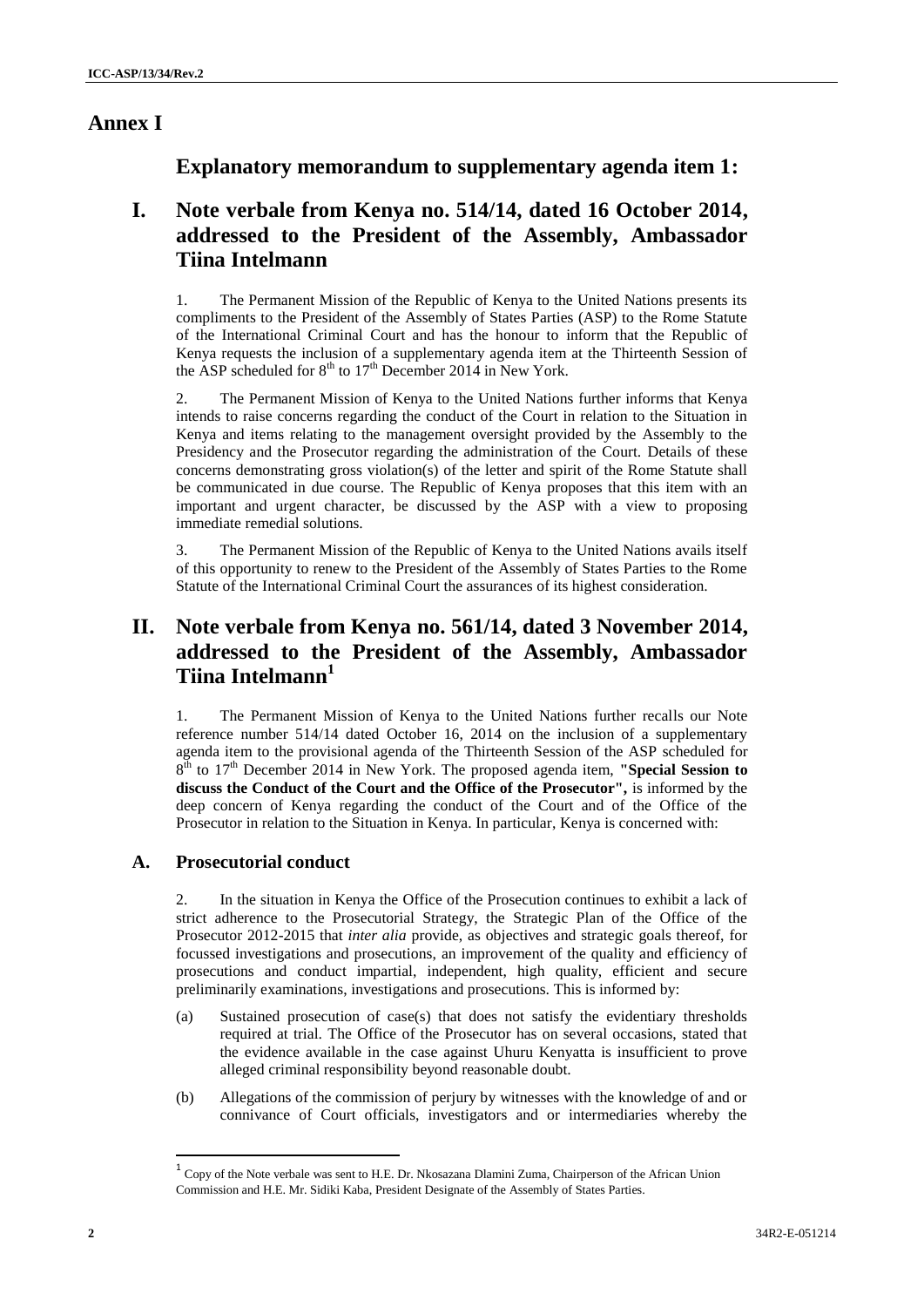witness were promised financial or material gain including relocation to third countries, should they offer evidence that is favourable to the Prosecution.

(c) Conflating the legal personalities of the President and the Deputy, with that of an individual defendant (reference amendment to Article 27 above) and the continued failure of the OTP to distinguish between the person of the individual defendant(s) with that of the State thus undermining the rights of the accused as enshrined in the Rome Statute. On several occasions the Attorney General, the Defence, the Court, have stated that the Republic of Kenya is not on trial and further that the Kenyan defendants are before the court in their individual capacities and not as President and Deputy President. The OTP has been inconsistent in its respect for this principle.

#### **B. Complementarity**

3. The ICC is not meant to replace national Courts and the principle of complementarity expresses the will of States Parties to create an institution that is global in scope while recognising the primary responsibility of States. The ICC is expected to have higher standards of practices and procedural adherence than those found in national jurisdictions. However, today, Kenya finds itself saddled with a Court that has lower evidentiary thresholds and prosecutorial practices and standards than those found in Kenya's national Courts. This eventuality needs to be addressed in a revised Statute.

#### **C. Adherance to international standards**

4. Furthermore, the OTP does not meet or adhere to the international standards as contained in the Guidelines on the Role of the Prosecutors adopted by the  $8<sup>th</sup>$  United Nations Congress on the Prevention of Crime and the Treatment of Offenders, Havana, Cuba 27 August to 7 September 1990. These guidelines were formulated to assist member States in their tasks of securing and promoting the effectiveness, impartiality and fairness of prosecutor in criminal proceedings and remain relevant even in regard to the ICC and the OTP. They provide for Prosecutors to act in accordance with the law while performing their duties consistently and expeditiously while respecting human rights and due process and inter alia call for Prosecutors not to initiate or continue prosecutions when the charge is unfounded.

#### **D. Independence of the OTP**

5. The independence of the OTP is called to question as we continued to witness the preferential access by some States and civil society organizations and the influence that they have over the exercise of the mandate(s) of the Court. This influence is also witnessed in other operational spheres such as the recruitment of staff, especially professional staff, which is heavily skewed in favour of a segment of the membership of the ASP rather than geographical and regional balancing reflecting the face of all States Parties.

#### **E. Politicization of the judicial and prosecutorial functions**

6. Kenya notes that there has been an increase in the interactions (conferences, workshops, briefings, media engagements) by the Prosecutor with other interlocutors that include Civil Society and Non States Parties where aspects of the cases on the Situation in Kenya and/or the legitimate actions of the Government of Kenya are discussed and characterised in a negative light.

7. For example most recently a meeting convened in the month of October 2014 where the Prosecutor briefed, at the behest of non-governmental entities, members of the Senate of the United States (a non-State Party that is on record to have lobbied Kenya not to join the ICC). During this meeting the Prosecutor levelled accusations of the lack of cooperation by the Kenyan government, ongoing witness intimidation and evidence tampering, and the substantial amount of crime-based evidence already before the Court.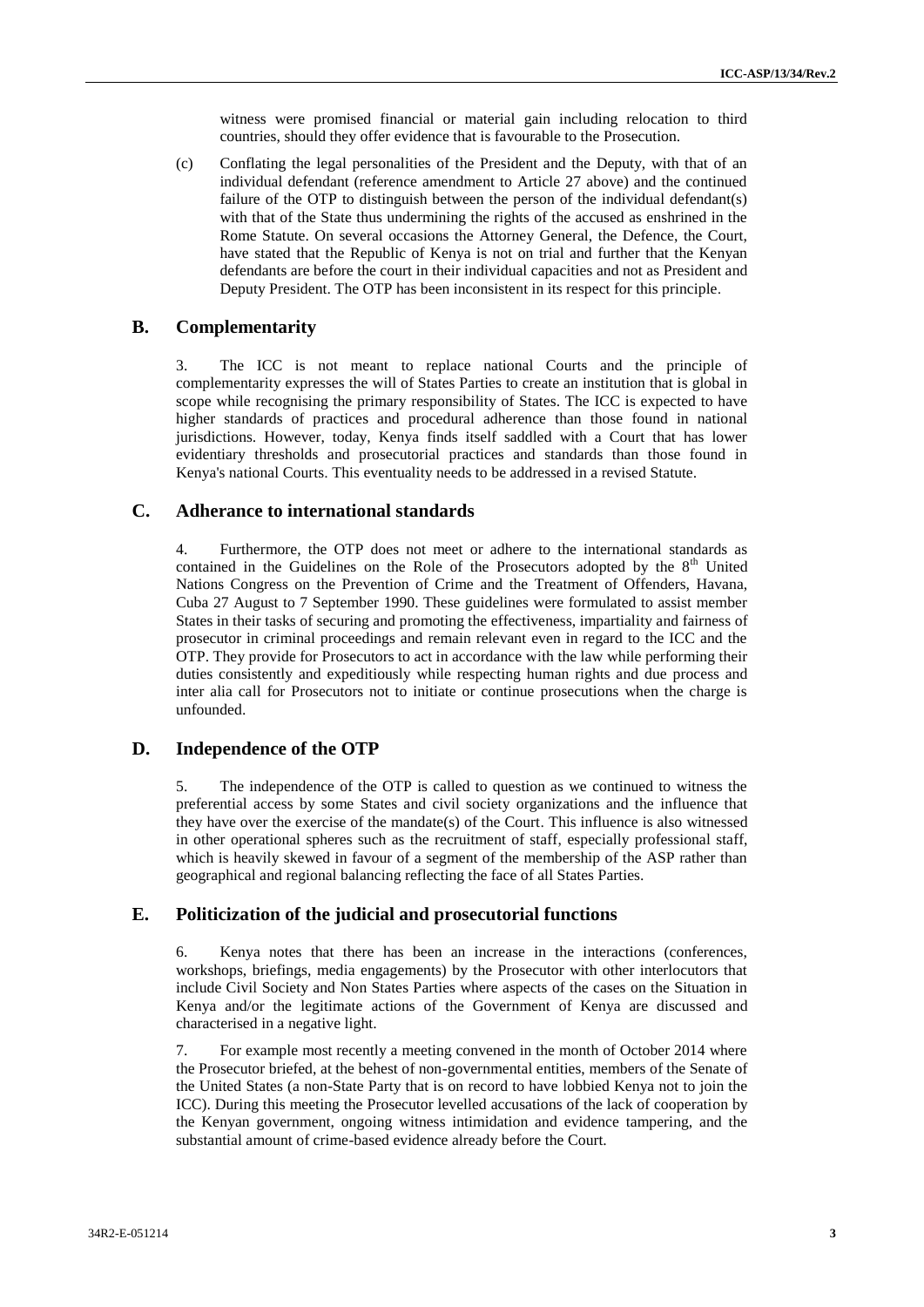### **F. Interpretation and Implementation of the Rome Statute**

8. Kenya notes that when presented with a situation where the ASP had during the  $12<sup>th</sup>$ Session given specific legislative guidance by amending Rule 134 of the Rules of Procedure and Evidence, the Court in recent rulings ignored and/or failed to recognize these amendments, in particular Rules 134 *bis* and *quater.* We therefore ask why should we, the legislative arm of the Rome Statute, continue to give guidance that is ignored by the judicial and prosecutorial arms of the Rome Statute?

### **G.**

9. And further request the amendment of Article 70- Offences against Administration of Justice by inserting in the paragraph 1 the following sentence: 'The Court shall have jurisdiction over the following offences against its administration of justice when committed intentionally by any person:"

10. The Republic of Kenya proposes that these aforementioned items (A to G above), without prejudice to further item in the future are addressed by the ASP as items of an important and urgent character, in the exercise of the management oversight provided " by the Assembly to the Presidency and the Prosecutor regarding the administration of the Court, with a view to proposing immediate remedial solutions including appropriate caution to the Court and the Office of the Prosecutor.

11. The Permanent Mission of the Republic of Kenya to the United Nations avails itself of this opportunity to renew to the President of the Assembly of States Parties to the Rome Statute of the International Criminal the assurances of its highest consideration.

# **III. Letter from the Principals of the Court, dated 7 November 2014, addressed to the President of the Assembly, Ambassador Tiina Intelmann, with regard to the Note verbale from Kenya no. 561/14**

1. The Principals of the Court have the honour to address you with regard to the Note Verbale 561/14 of 3 November 2014, sent to you by the Permanent Mission of the Republic of Kenya to the United Nations, concerning Kenya's proposal to include a supplementary agenda item, titled "Special Session to discuss the Conduct of the Court and the Office of the Prosecutor"**,** to the provisional agenda of the Thirteenth Session of the Assembly of States Parties (Assembly) in December 2014.

2. The Court notes with concern that many of the issues proposed to be discussed by the Assembly in the context of the referred special session relate to matters that fall within the judicial and prosecutorial competence of the Court, and are therefore governed by its judicial and prosecutorial independence, which are fundamental requirements of the Rome Statute (articles 40(1) and 42). The Statute makes specific, separate provision for the handling of any complaints about the conduct of the elected officials of the ICC.

3. The Court also notes that many of the issues raised in *Note Verbale* 561/14 appear to concern judicial matters that have already been duly adjudicated by the relevant Chambers or that are currently *sub judice* before them; or concern issues that should, as a matter of principle and procedure, be addressed before the relevant Chamber in accordance with the legal framework governing the judicial proceedings.

The Court fully respects the fact that the Assembly has the duty to provide management oversight to the Presidency, the Prosecutor and the Registrar regarding the administration of the Court, in accordance with article 112.2 (b) of the Rome Statute. However the scope of such oversight must not interfere with the independence of the Judiciary or the Office of the Prosecutor in the performance of their respective functions. To ensure the integrity of the Rome Statute, it is crucial that the Assembly is not perceived as interfering with judicial matters which strictly belong in the courtroom. Indeed, States Parties must be vigilant to uphold the fundamental values that are enshrined in the Rome Statute and serve as custodians of the treaty's object and purpose.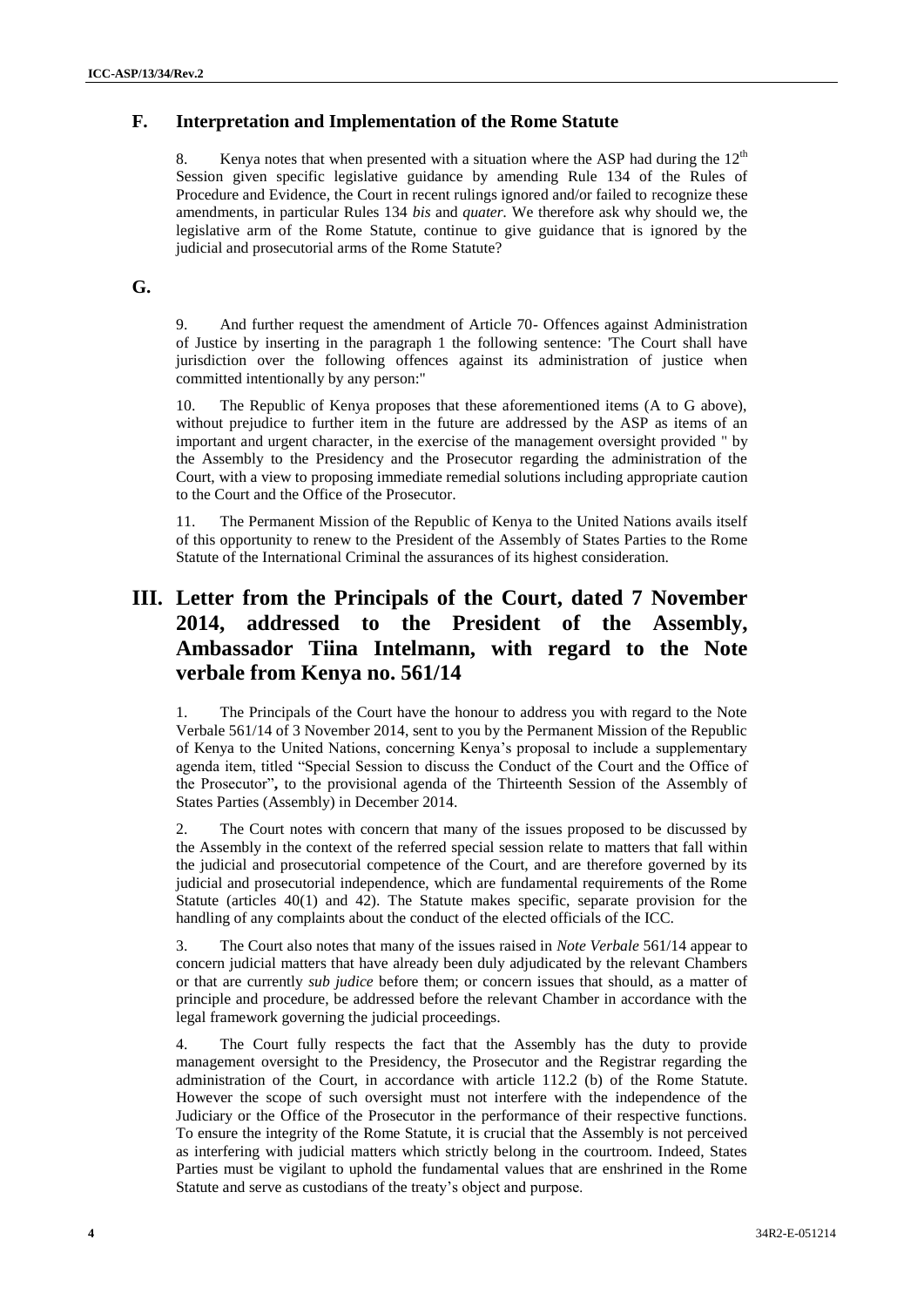5. It is in this context that the Principals of the Court strongly urge the Bureau to include in the agenda of the Assembly only items that fall within the competence of the Assembly and clearly do not undermine the Court's judicial and prosecutorial independence.

| [Signature]    | [Signature]       | [Signature]      |
|----------------|-------------------|------------------|
| Sang-Hyun Song | Fatou Bensouda    | Herman von Hebel |
| President      | <b>Prosecutor</b> | Registrar        |

# **IV. Note verbale from Kenya no. 612/14, dated 10 November 2014, addressed to the President of the Assembly, Ambassador Tiina Intelmann<sup>2</sup>**

1. The Permanent Mission of the Republic of Kenya to the United Nations presents its compliments to the President of the Assembly of States Parties (ASP) to the Rome Statute of the International Criminal Court (ICC) and has the honour to inform that the Mission has become aware of the letter dated 7 November 2014 signed by the Principals (sic) of the Court suggesting that the matters of our Note Verbale reference number 561/14 dated November 3rd 2014 are within the judicial and prosecutorial competence and are *sub judice*  and therefore should not be taken up by the Assembly.

2. The Permanent Mission of Kenya wishes to inform that as a concerned State Party, Kenya, states that this position taken by the Court is most regrettable, and, in our assessment not correct. It would have been Kenya's expectation that such a pronouncement on a proposed agenda item before the Assembly, which is indeed the principal legislative body of the Rome Statute, should have been pronounced on by the Assembly or its subsidiary bodies, and its suitability for discussion in the Assembly determined by States Parties' interpretation of the Rome Statute and the Assembly's own rules and procedures. It therefore comes as a surprise that the functionaries of the Court would seek to pronounce themselves on a matter that is before the Bureau, even before the Bureau itself, pronounces itself on it. The role of the Assembly *vis a vis* the Court is more than mere "management oversight". It is the pinnacle body that has legislative powers and oversight over the Court. It cannot be therefore, that the Court determines and/or chooses items on the agenda of the Assembly. The legal and moral hazard of such an eventuality ought to be self-evident.

3. The Permanent Mission of Kenya further informs that, Kenya is not seeking to discuss matters relating to evidence nor matters that are material to any case before the Court as it is has been made explicitly clear in our Note. The concerns contained in the Note Verbale are ones of process and conduct and deference to the Assembly, particularly and specifically as they relate to the interpretation and implementation of the Rome Statute. These matters are therefore a priori and by definition outside the purview of court proceedings, per se, and or any matters *sub judice.* Mere reference to court proceedings to substantiate conduct and process anomalies does not constitute interference with the independence of the Court nor the cases before it. Once again we see the 3 arms of the ICC coming together to frustrate the legitimate engagement of a State Party with the Assembly.

4. The Permanent Mission of Kenya to the United Nations would also like to remind that it should not be lost sight of that, the genesis of this State Party's (Kenya) pursuit of this special agenda item is to be found in the Prosecutor's own pursuit of a resolution of the challenges that they face by suggesting that Kenya should be referred to the Assembly for non-cooperation. It is therefore not only our right to anticipate that this might indeed happen but it is also our obligation to ensure that we, and the membership, are prepared to deal with this matter should it arise.

5. The Permanent Mission of Kenya to the United Nations therefore reiterates that the subject matter of the proposed supplementary agenda item is not within the judicial and prosecutorial competence nor is it *sub judice* and further reiterates that this agenda item

 $\overline{a}$ 

<sup>&</sup>lt;sup>2</sup> Copy of the Note verbale was sent to H.E. Mr. Sidiki Kaba, President Designate of the Assembly of States Parties.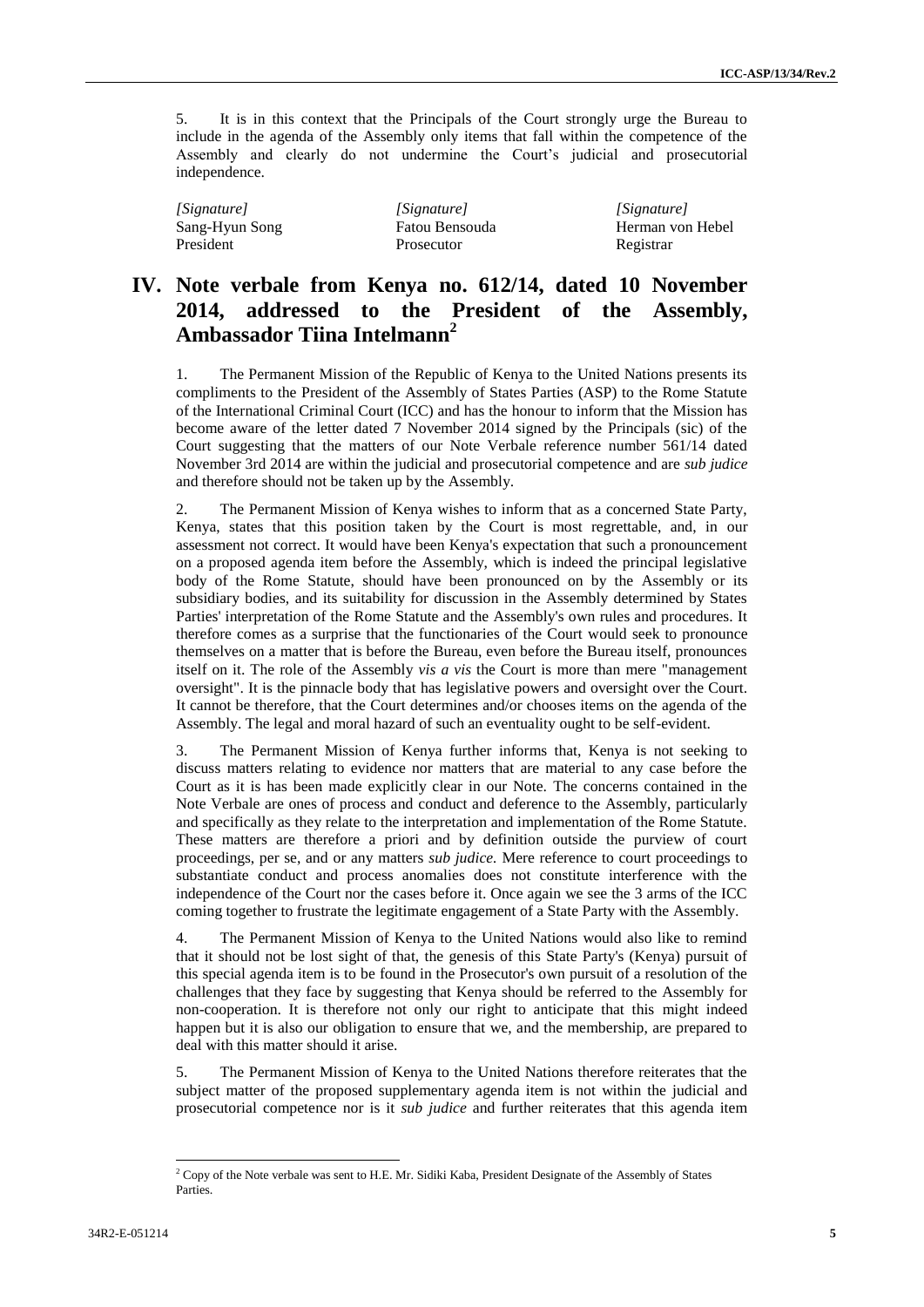needs to taken up and resolved with urgency and a forthrightness that reflects evenhandedness, fairplay and an adherence to the Rules and Procedures of the Assembly.

6. The Permanent Mission of the Republic of Kenya to the United Nations avails itself on this opportunity to renew to the President of the Assembly of Parties to the Rome Statute of the International Criminal Court the assurances of its highest consideration.

## **V. Note verbale from Kenya no. 631/14, dated 4 December 2014, addressed to the Members of the Assembly of States Parties**

**1.** The permanent Mission of the Republic of Kenya to the United Nations presents its compliments to the Members of the Assembly of States Parties (Assembly) to the Rome Statute of the International Criminal Court and has the honour to refer to the former's Note reference number 514/14, 2014 on the inclusion of a supplementary agenda item to the provisional agenda of the Thirteenth Session of the ASP scheduled for  $8<sup>th</sup>$  to  $17<sup>th</sup>$  December in New York.

2. Three days before the beginning of the Assembly, Kenya continues to meet with frustration as its request for the inclusion of a supplementary agenda item is being systematically and categorically subverted by a formidable cabal of conservative and nonreformist States Parties that find change and institutional self-examination threatening and unfathomable.

In doing so, these States Parties of the Assembly propagate the disinformation that Kenya's request for a supplementary agenda item is quintessentially and eccentrically Kenyan.

4. The countries that are resisting and subverting Kenya's request for the inclusion of supplementary agenda, are joined at the hip by a cacophony of civil society organisations whose constituency and mandate is suspect and whose agenda has more to do with purveying the displeasure of their funders than promoting the principles of Rome Statute or human rights.

5. The permanent Mission of Kenya to the United Nations would like to state that the request for supplementary agenda item is neither essentially Kenyan nor specific to the Kenyan cases before the Court.

6. At 10 years the International Criminal Court is an institution that is old enough and strong enough to receive and respond to criticism and feedback on its performance. It is old enough to change and to reform in ways in which it can be stronger, more responsive and thereby fitter for purpose. The institution can also be better attuned to the needs of its broad membership and the promise of the Rome Statue.

7. The current state of affairs at the ICC as stated numerously by Kenya and other Member States, as well as by independent commentators, is at best below par and at worst embarrassing and even counterproductive to the pursuit of justice and peace and security in the world.

8. There is no institution that cannot do without improvement. The Assembly must rise to the challenge of doing whatever is necessary to make this sorely needed and indeed historical institution fit for purpose and better attuned to the political and human rights expectations of the  $21<sup>st</sup>$  Century.

9. Our amendments proposals, among others, including those proposed by the African Union, are the humble beginnings of such an undertaking.

10. Kenya once again appeals to the Members of the Assembly to expeditiously facilitate the take up of the request made by Kenya for consideration of the supplementary agenda item contained in the note reference number 514/14 dated October 16,2014. There is no other legitimate platform for the debate on these crucial agenda items than the Assembly.

11. The permanent Mission of the Republic of Kenya to the UN avails itself of this opportunity to renew to the Members of the ASP to the Rome Statute of the ICC the assurances of its highest consideration.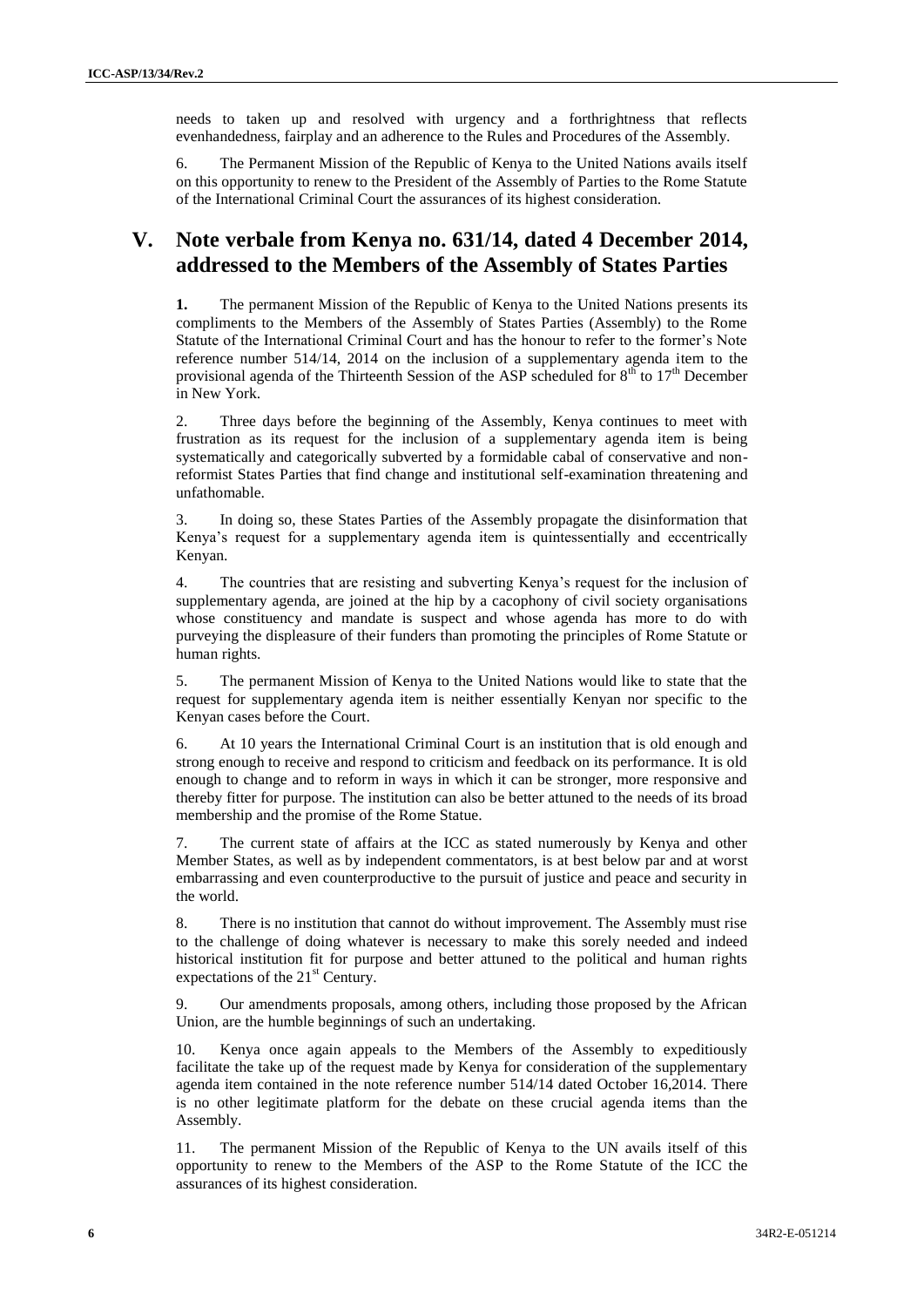### **Annex II**

### **Explanatory memorandum to supplementary agenda item 2**

1. This explanatory memorandum and its three appendixes are submitted to the Assembly of States Parties ("Assembly") pursuant to rule 18 of the Rules of Procedure of the Assembly of States Parties.<sup>3</sup>

#### **A. Factual background**

2. The pension scheme regulations for judges of the International Criminal Court ("Court") adopted at the Assembly's third session on 10 September  $2004<sup>4</sup>$  were discussed during the Assembly's sixth session and an amended scheme was adopted on 14 December  $2007$ <sup>5</sup> significantly lowering the pension benefits of the judges to whom it applies.

3. Judges Cotte and Nsereko were elected on 30 November and 3 December 2007 respectively during the second meeting of the Assembly's sixth session, in order to fill two judicial vacancies. During the same meeting on 30 November 2007 the Assembly "decided, on the recommendation of the Bureau, that the judges elected during this session of the Assembly will hold office subject to the terms and conditions of office to be adopted during the sixth session".<sup>6</sup> On 14 December 2007, at its seventh meeting of the same session, the Assembly adopted by consensus resolution ICC-ASP/6/Res.6, by which it decided to amend the pension scheme regulations for judges of the Court, with entry into force as of the sixth session of the Assembly, specifying again that "these amendments thus apply to the judges elected at the sixth session".

4. In February 2010, the judges of the Court established a Pensions Committee to study the consequences of the 2007 amendments to the judges' pension scheme. They produced a memorandum which concluded that Judges Cotte and Nsereko's pensions should be governed by the original 2004 pension scheme regulations rather than the amended ones. On 5 October 2010, the Presidency sent copies of this memorandum to the Assembly's Secretariat, requesting that this matter be placed on the agenda of the Assembly's ninth session in order to be reconsidered. The memorandum (together with the Presidency cover memorandum of 5 October 2010) is attached to this submission as appendix I.

5. At its ninth session, the Assembly decided to refer the issue of the regime that should apply to the two judges elected at the sixth session of the Assembly to the Committee on Budget and Finance ("CBF") for its opinion.<sup>8</sup> The CBF, at its sixteenth session, based its consideration of the issue on the "Report of the Court on the applicability of the former pension regime to Judges Cotte and Nsereko"<sup>9</sup> (attached to this submission as appendix II). The CBF noted that the report set out legal principles of the issue and in this connection recalled that its mandate was solely related to administrative and budgetary questions. It concluded that it was therefore not in position to provide any views on the legal basis of the argument presented by the Presidency.<sup>10</sup>

6. The issue was not further addressed at the Assembly's tenth session in December 2011, nor at any of the subsequent sessions, and has so far remained unresolved. In the meantime, both Judges have terminated their respective mandates at the Court.

 $\overline{\phantom{a}}$ 

<sup>&</sup>lt;sup>3</sup> ICC-ASP/1/3, p.156 ("Rules of Procedure of the Assembly").

<sup>&</sup>lt;sup>4</sup> Resolution ICC-ASP/3/Res.3, annex.

<sup>5</sup> Resolution ICC-ASP/6/Res.6.

<sup>6</sup> *Official Records of the Assembly of States Parties to the Rome Statute of the International Criminal Court, Sixth session, New York, 30 November - 14 December 2007* (ICC-ASP/6/20), Vol. I, Part I, para. 33.

<sup>7</sup> *Official Records of the Assembly of States Parties to the Rome Statute of the International Criminal Court, Sixth session, New York, 30 November - 14 December 2007* (ICC-ASP/6/20), Vol. I, Part II, para. 19. See also *Official Records of the Assembly of States Parties to the Rome Statute of the International Criminal Court, Sixth session, New York, 30 November - 14 December 2007* (ICC-ASP/6/20), Vol. I, Part I, para. 44

<sup>8</sup> *Official Records of the Assembly of States Parties to the Rome Statute of the International Criminal Court, Ninth session, New York, 6 - 10 December 2010* (ICC-ASP/9/20), Vol. I, Part II, para. 35.

 $9^9$  ICC-ASP/10/17, 13 June 2011, previously issued as CBF/16/11.

<sup>&</sup>lt;sup>10</sup> *Report of the Committee on Budget and Finance on the work of its sixteenth session* (ICC-ASP/10/5), paras. 104-106.